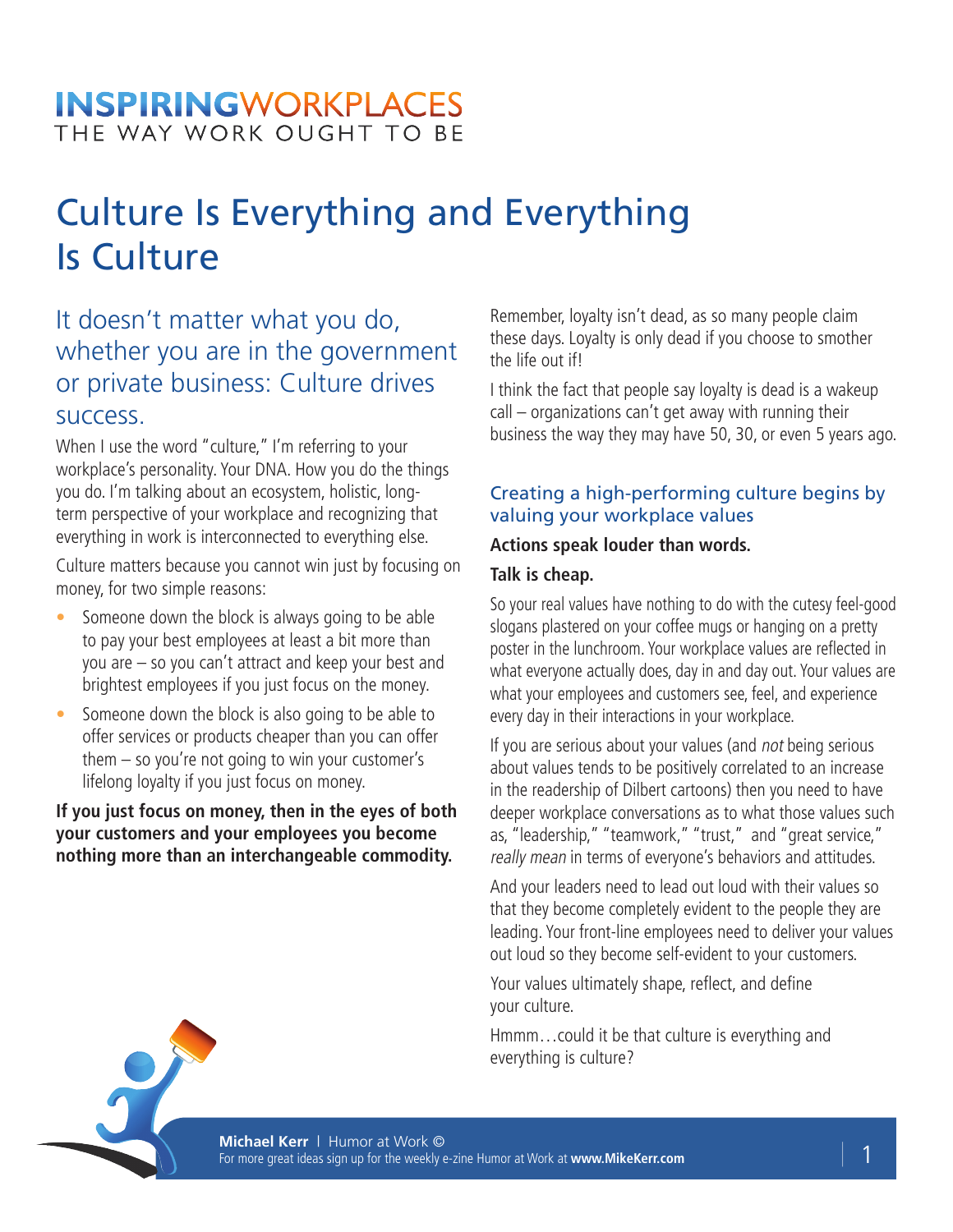#### Service is everything and everything is service.

Being good isn't good enough anymore. Your organization needs to not just match expectations; you need to exceed customer service expectations. This is why offering "good customer service" could be costing you millions of dollars in unrealized revenue. Because "good" only keeps you out of the doghouse. Good keeps you out of jail. Being merely "good" does nothing to turn customers into lifelong enthusiastic fans of your organization!

And it's not even always good enough to even exceed expectations – you also need to be different.

You need to stand out from the herd in order to be heard! If you aren't different in a compelling way from your competitors, then why is anyone going to be loyal to your business?

It's difficult to imagine any organization that is NOT in the service business. Ultimately, everyone is in the service business and everyone's job is to provide service to someone. Maybe not service to your external clients or customers, and maybe it's only service to one or two other people internally, but the reality is, everyone is a service provider.

Creating a service-value mindset starts at the top, and it starts with your culture.

If you treat your employees well, and provide them with great service, guess what they will in turn do with your customers?

Happy customers begin with happy employees.

Engaged, loyal customers begin with engaged, loyal employees.

## And, passionate, word-of-mouth marketing begins with great employees because marketing is everything, and everything is marketing.

So here we are again: culture is everything, and everything is culture.

#### Communication is everything, and everything is communication

If actions speak louder than words, then everything really is communication. Truly open and honest and effective communication in the workplace is the key to, well, pretty much everything.

I've never, ever heard a person say to me: "I'm just TOO informed about what goes on in my workplace!"

But, of course, it's not just what you say, it's how you say things that ultimately matters even more. How people communicate in your workplace is a reflection of your culture and it shapes your culture.

Okay, I'm going to say it again. Culture is everything, and everything is culture.

Ideas are the currency of success, so you really need to be in the business of ideas



**Michael Kerr** | Humor at Work © For more great ideas sign up for the weekly e-zine Humor at Work at **www.MikeKerr.com** | 2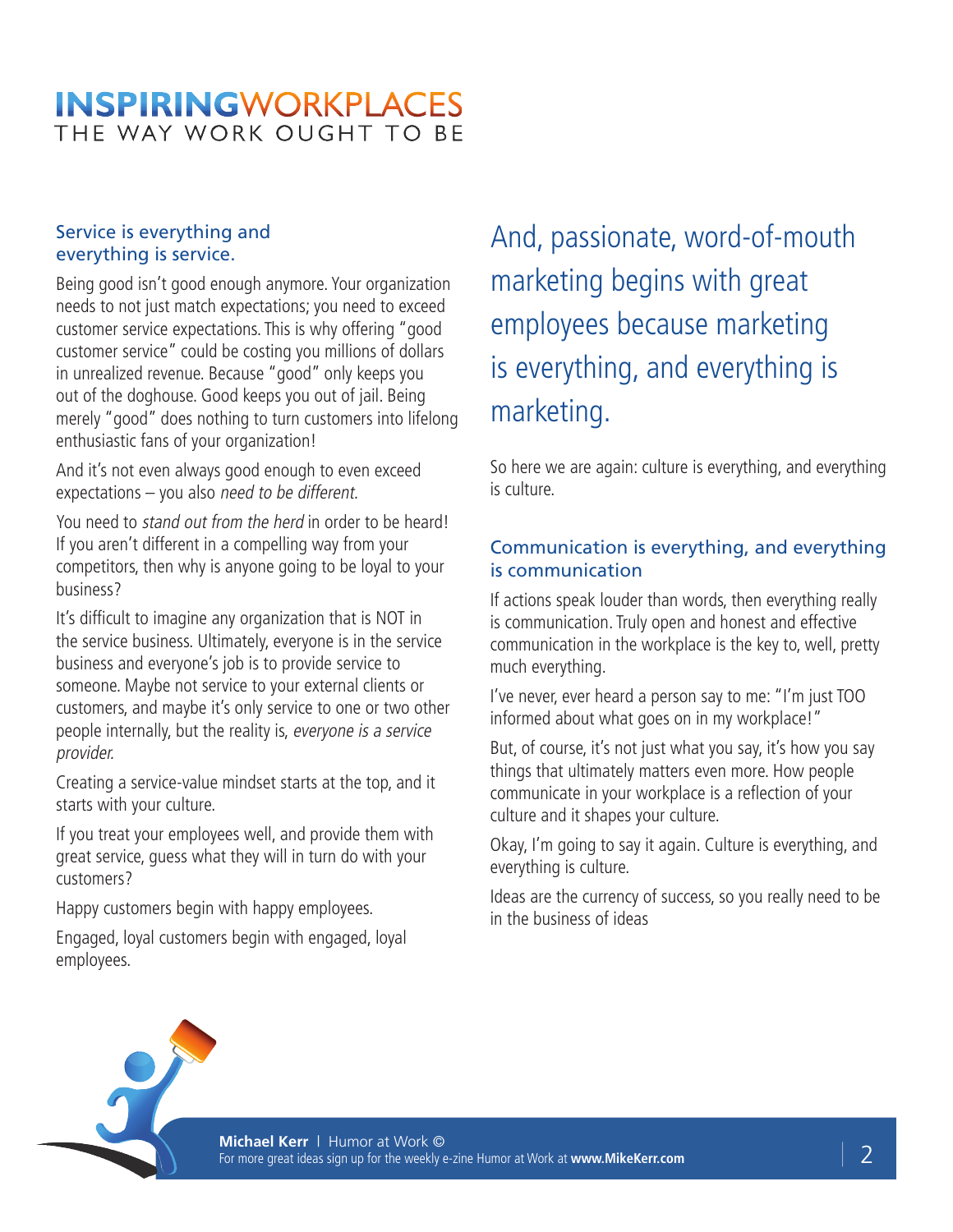To be successful, you need ideas from everyone and everywhere: small ideas for continual improvement, and grand breakthrough ideas (because someone on your team might be working on a better eight-track tape, if you catch my drift).

Ideas don't just help you thrive, stand out from the herd, make you more money, and make you more competitive – there's a chicken-and-egg relationship here as well. Asking for and getting ideas from your employees is also one of the most powerful workplace motivators there is.

#### Ideas inspire and energize people. And, conversely, you need energized and inspired people to come up with those ideas.

How you communicate, the values you live by, and the amount of freedom and fun you instill in your workplace all impact your ability to inspire new ideas.

So (are you sensing a recurring them here?) . . . culture is everything and everything is culture.

#### Change management is so 1990s, but it's still critically important!

If the change going on outside your organization is greater than the level of change going on inside your organization, you are going to be in serious trouble ... maybe not tomorrow, maybe not next year, but someday soon.

I've always disliked the term "change management" because it seems to me that, as cliché as this sounds, change is a constant, it's happening faster than ever before, and because to be successful you need to be

constantly growing and evolving and adapting, then change management is really all about an on-going mindset and approach for how you run your organization.

So how do you instill this attitude into your employees?

It starts and ends with your culture.

Did I mention that culture is everything and everything is culture?

#### Motivating employees has nothing to do with team-building events and everything to do with your culture

You do not inspire and motivate employees through a 1, 5, or even 10 times-a-year events.

And you don't motivate employees effectively with money, at least not in the long haul, because someone can always pay your employees more and because in two months that raise becomes nothing more than their new, expected salary. And, it is because external motivators aren't nearly as powerful a motivational force as intrinsic motivators. Carrots and sticks may work in the short term; but for long term, real success, they simply do not work.

Now, I'm not suggesting money isn't important, and that you aren't going to lose good people because they can get more money elsewhere. Of course you will lose employees to a bigger paycheck. Of course no one would show up at work tomorrow if the checks stopped coming. Of course everyone would love to be paid more.

What I am suggesting is that the true key to long-term success is taking the focus off the money, and focusing on creating an inspiring, "want to," kind of workplace instead of a "have to" kind of workplace.

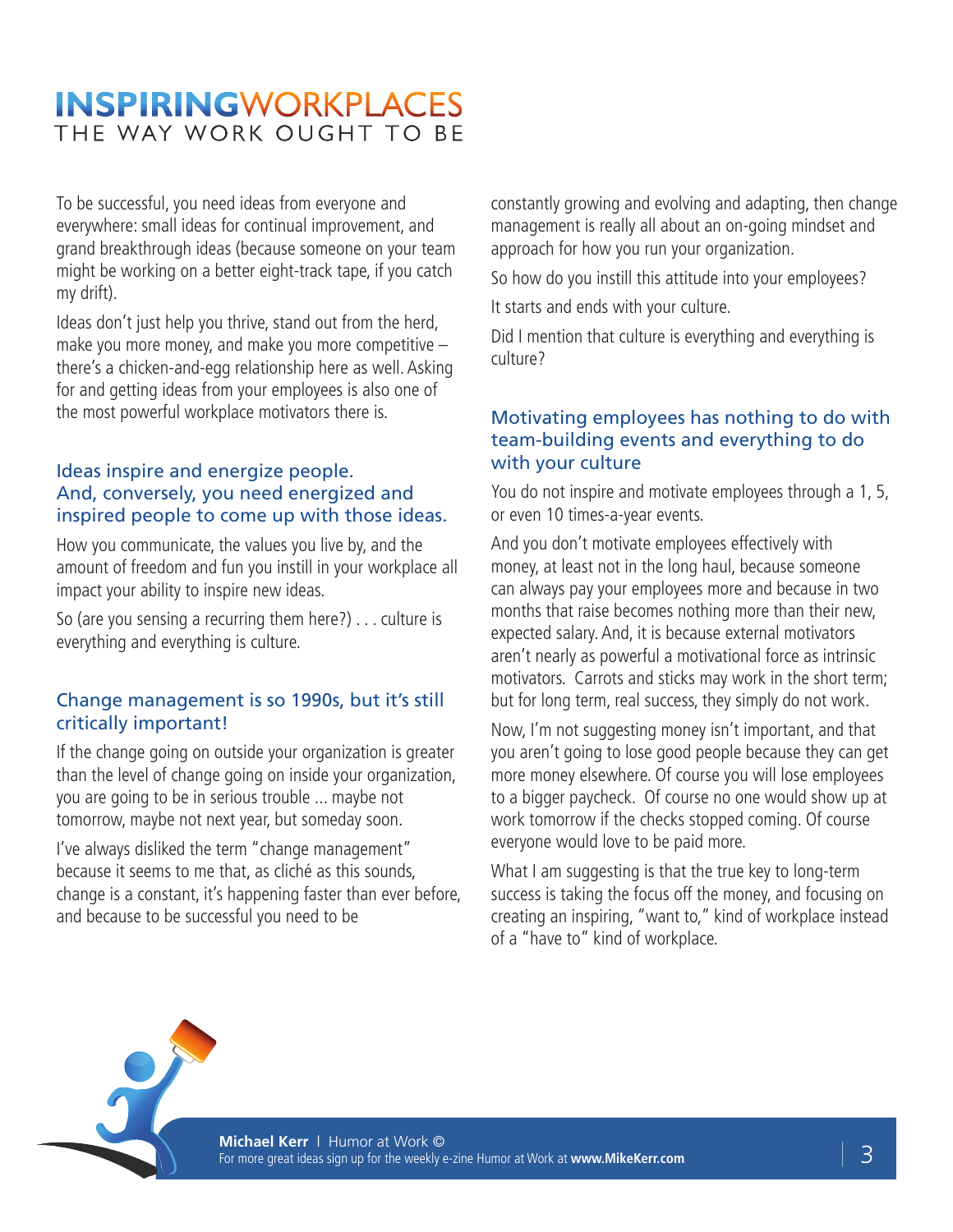## You really can't motivate another human being. But what you can do is create the kind of environment where people feel motivated.

You create a motivating environment by creating the kind of culture where people want to be at your workplace on a Monday morning, where they want to contribute their ideas, where they want to remain loyal, and where they enthusiastically rave about your workplace to anyone who will listen.

You create a motivating environment by connecting people to an exciting sense of purpose, by providing the tools and resources to do the job well, and then by getting out of the way so they can do it!

You create a motivating environment by modeling core values, creating the kind of workplace where there really is open and honest communication, where ideas really are valued, where employees feel respected, cared for, and cared about as human beings first and foremost.

Employees feel motivated when they feel valued. When they know their work matters and they can measure their progress. When employees truly believe there is a climate of trust and mutual respect in your workplace.

So, when it comes to motivation, yes, you guessed it. Culture is everything and everything is culture.



**Michael Kerr** | Humor at Work © For more great ideas sign up for the weekly e-zine Humor at Work at **www.MikeKerr.com** | 4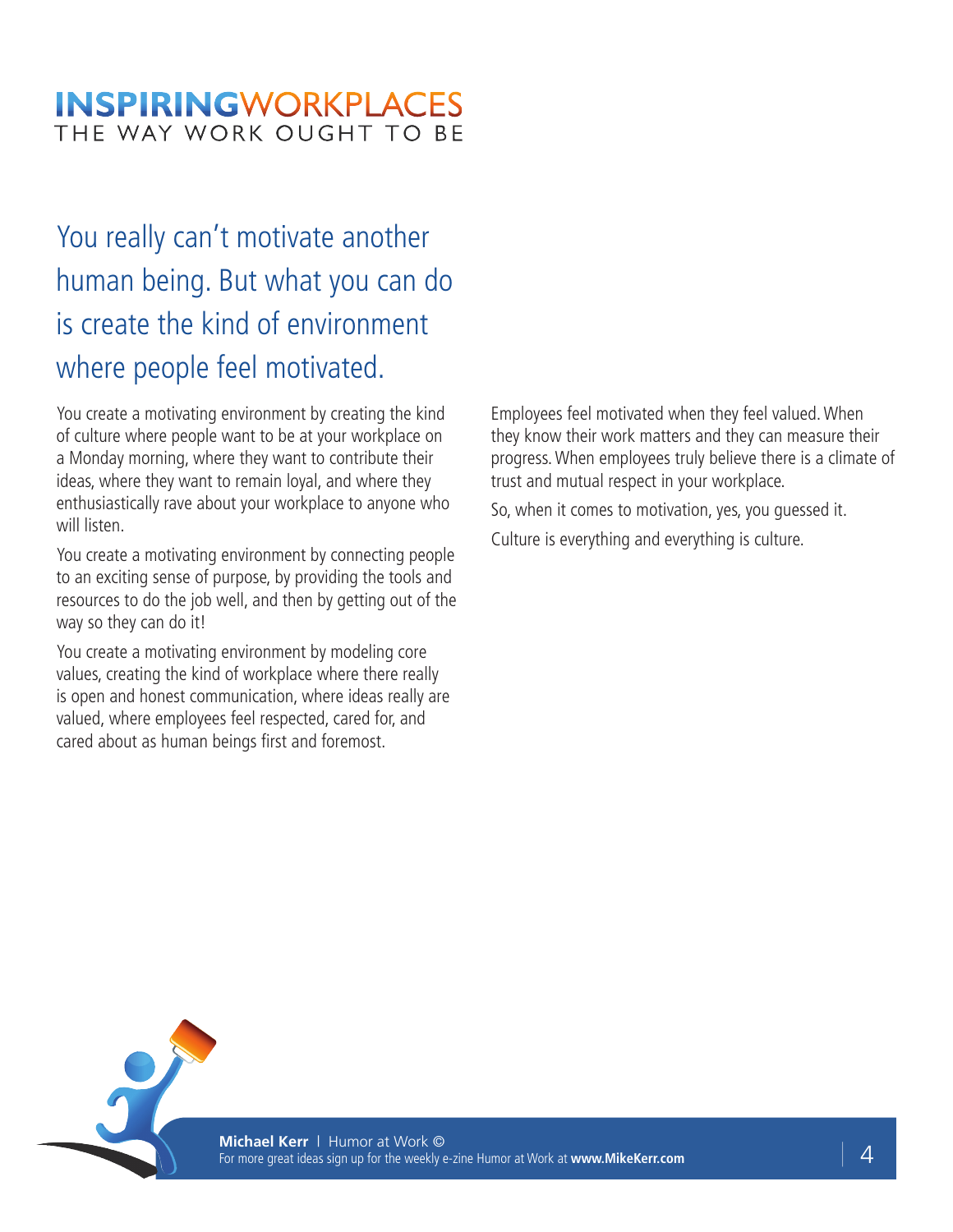## Five Ways to Jump Start a Culture Shift in Your Workplace

## Natalie Wood once observed, "The only time you can change a man is when he is a baby."

If there's even a morsel of truth in her comment, then imagine how difficult it must be to change the culture in a workplace. Many people feel that changing a workplace culture is akin to corralling a herd of feral cats while trying to nail jelly to the wall of the Titanic (yup, it's a cliché super storm).

Yes, it's challenging to change an entire culture. And no, you can't do it overnight – especially since the job of nurturing an inspiring culture is never finished. But yes, you can do it, and, as many organizations have shown, you can make a dramatic change to your culture faster than you might think.

It starts by acknowledging that great cultures don't happen by accident – you need to be intentional. According to Human Capital Institute, 70% of a leader's time should be focused on talent management and fostering an inspiring culture.

Being intentional about your culture requires that you consider your culture in every decision you make by always asking the question: Does this decision both create and reflect the kind of culture we want to build and be known for?

**If you need to make a major shift in your culture, here are five ways to jump start the change in your organization:**

#### 1. Focus on the Important Stuff.

The Denmark supermarket chain Irma transformed their culture (and saved their business) when the CEO decided to try a revolutionary new approach: putting people first. To achieve that goal the company focused on three areas: Leadership training based on personal development, open communication (including a very personal and heartfelt weekly newsletter that helped build trust and openness), and celebrating positive results. Within less than a year Irma became profitable and today is recognized as the fifth best workplace in Denmark and the best retailer to work for in Europe.

#### 2. Do a Values Blitz.

AFA JCDecaux (a Copenhagen-based outdoor advertising company) transformed their culture in less than a year by relentlessly focusing on one of their four core values (teamwork, create positivity, spread humor, show a fighting spirit) one week at a time, cycling through a different value each week for six months until the values became engrained into everyone's behaviors. Within a year profits were up, turnover and absenteeism rates were down, and there was a waiting list for candidates wanting to get on with the company.